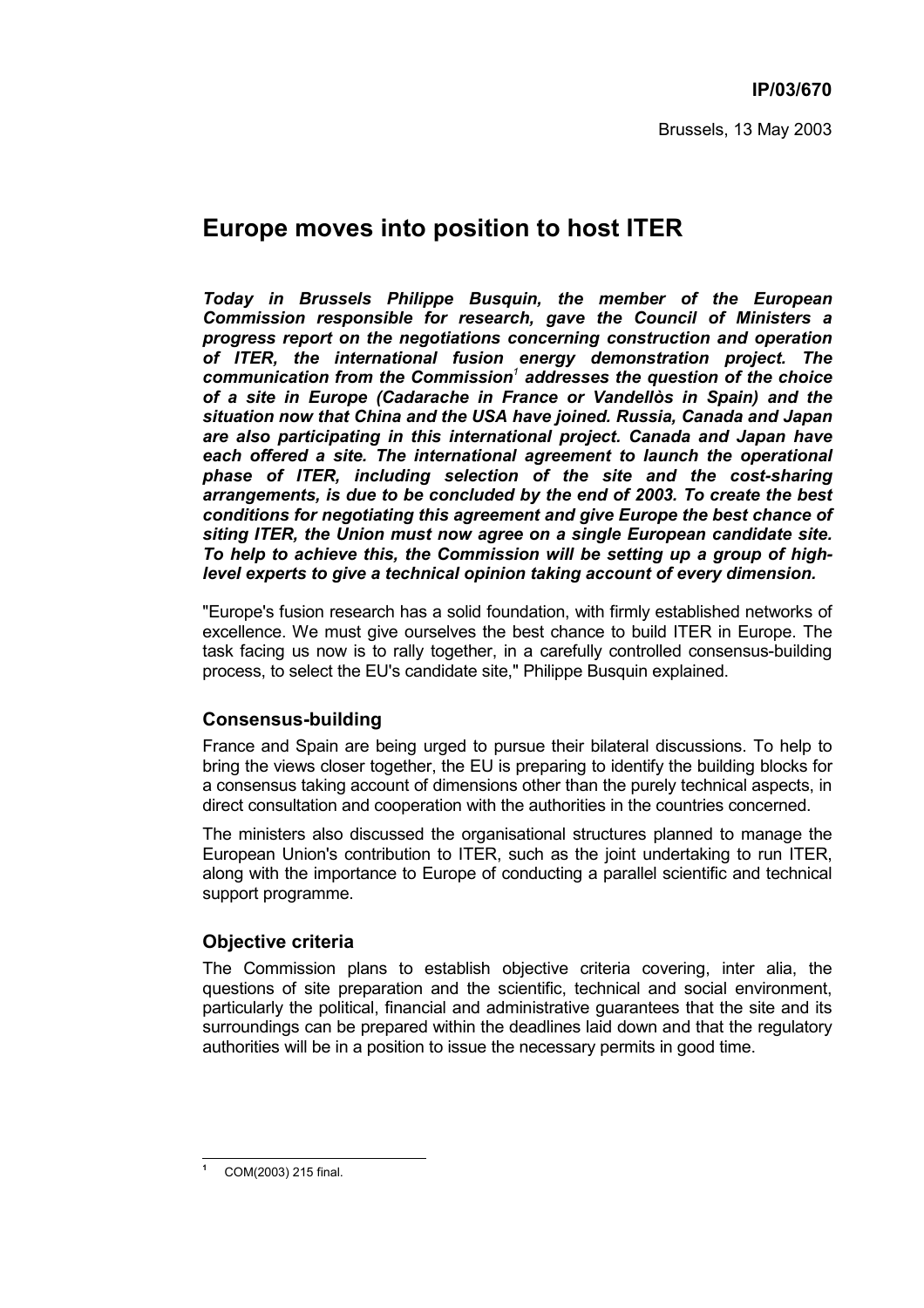These criteria will be established in agreement with the Member States. The next stage in the process will be to draw on the expertise needed to create the best chance that, in the end, ITER will be built in Europe. The Commission proposes to consult high-level scientists on these issues. A consensus will probably be reached only on the basis of an agreement at a high political level which will cover the choice of the site and the arrangements for sharing costs and responsibilities between the international partners.

## **Countdown**

The end of 2003 is the target date set for the international negotiators to produce a draft agreement on implementation of ITER, including the site and the financial contributions from each partner:

- end of May 2003: announcement of the additional objective criteria guaranteeing that the sites proposed actually meet the requirements laid down;
- summer 2003: completion of the consensus-building process described above;
- end of 2003: submission of a proposal by the EU on the agreement on the construction, operation and decommissioning of ITER.

For further information consult the following websites:

http://europa.eu.int/comm/research/energy/fu/fu\_en.html

http://www.iter.org/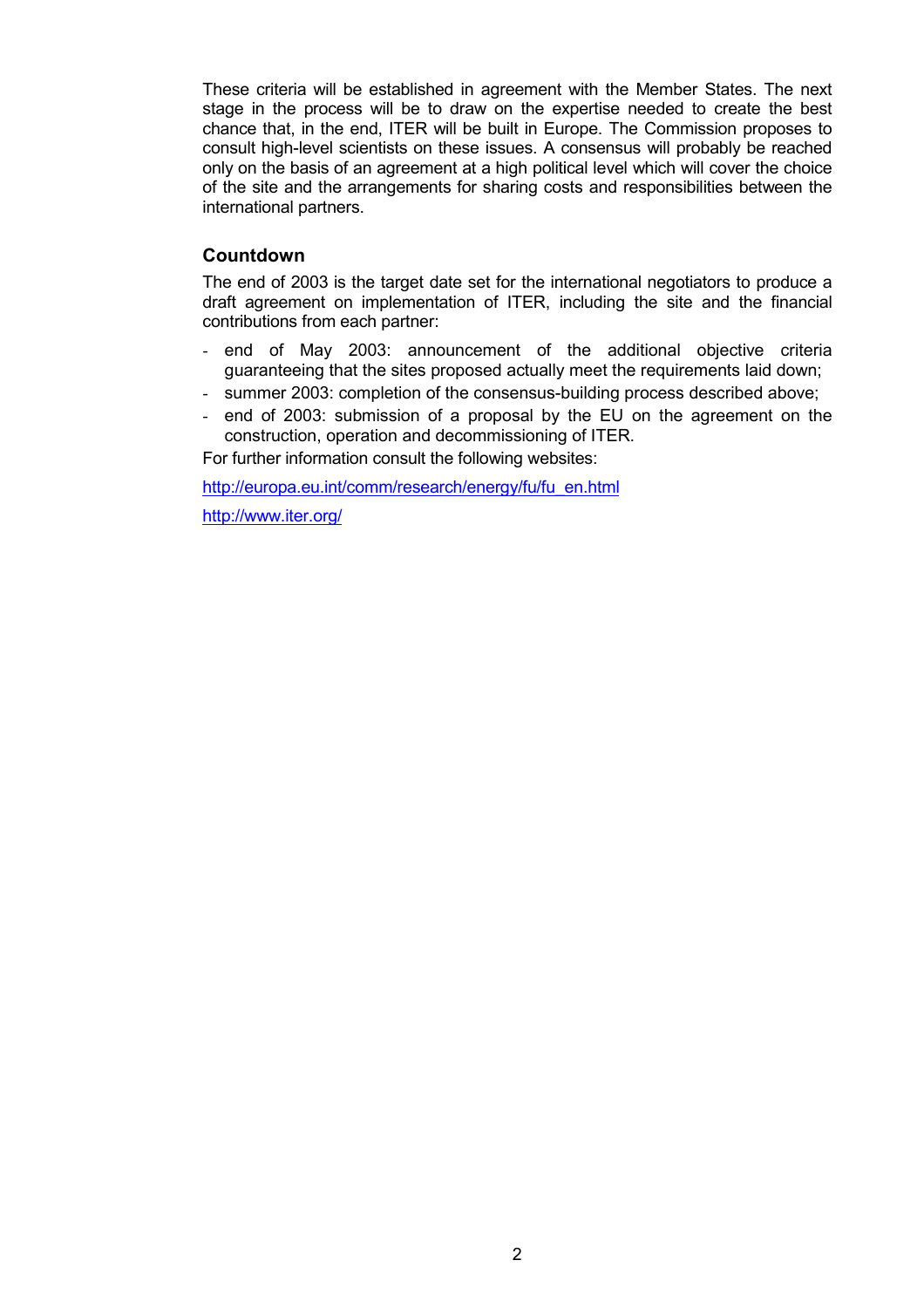## **What is energy from nuclear fusion?**

Research in the field of fusion has been going on for 50 years and recent progress has intensified interest in this technology. Fusion is a process which generates energy in the same way as the sun and other stars. It is called "fusion" because energy is produced by fusing together light atoms such as hydrogen. Fusion would therefore be a new sustainable source of energy, potentially unlimited, without emitting greenhouse gases.

## **At the very core of matter**

ITER will have to demonstrate the scientific and technical feasibility of fusion energy for peaceful purposes. In order to do this, ITER will have to attain, study and control a particular state of matter ("plasma") from which fusion power of about 500 million watts will be released.

For the first time ever, this power will greatly exceed, by a factor 10, the power injected into the plasma. ITER will also have to carry out experiments with components and technologies that are essential for a future industrial reactor and demonstrate their integration within one installation.

## **Ready for the future of energy**

International cooperation on ITER was launched in 1987. ITER was designed and the key prototype components constructed in 2001. In November 2001, negotiations were started to jointly implement the project, regarding its location, how costs and responsibilities of supply will be shared, and the way in which it will be managed and run. Currently, the participants in the negotiations are Canada, the European Union, Japan, the Russian Federation, the United States and the People's Republic of China.

#### **Project costs**

For the construction of ITER,  $64.7$  billion will be needed over a period of ten years and operating it will require approximately the same amount over twenty years. The total costs of building and operating ITER would therefore amount to about €10 billion over 30 years.

For the period 2003-2006, the European Union has earmarked the total sum of  $E$ 750 million for research into nuclear fusion. This represents the larger part of the  $€1.25$  billion budget of the EU's Euratom framework programme.

#### **Site**

At present, four sites are being proposed, one by Canada, one by Japan and two in Europe, namely Cadarache in France and Vandellòs in Spain. The technical studies of these different sites have been completed and the evaluation report was approved by the negotiators in February 2003<sup>2</sup>.

 $\overline{2}$ **<sup>2</sup>** The evaluation report consisting of the fact-finding reports pertaining to each of the four sites proposed and the final report which provides a summary of these is available on the website